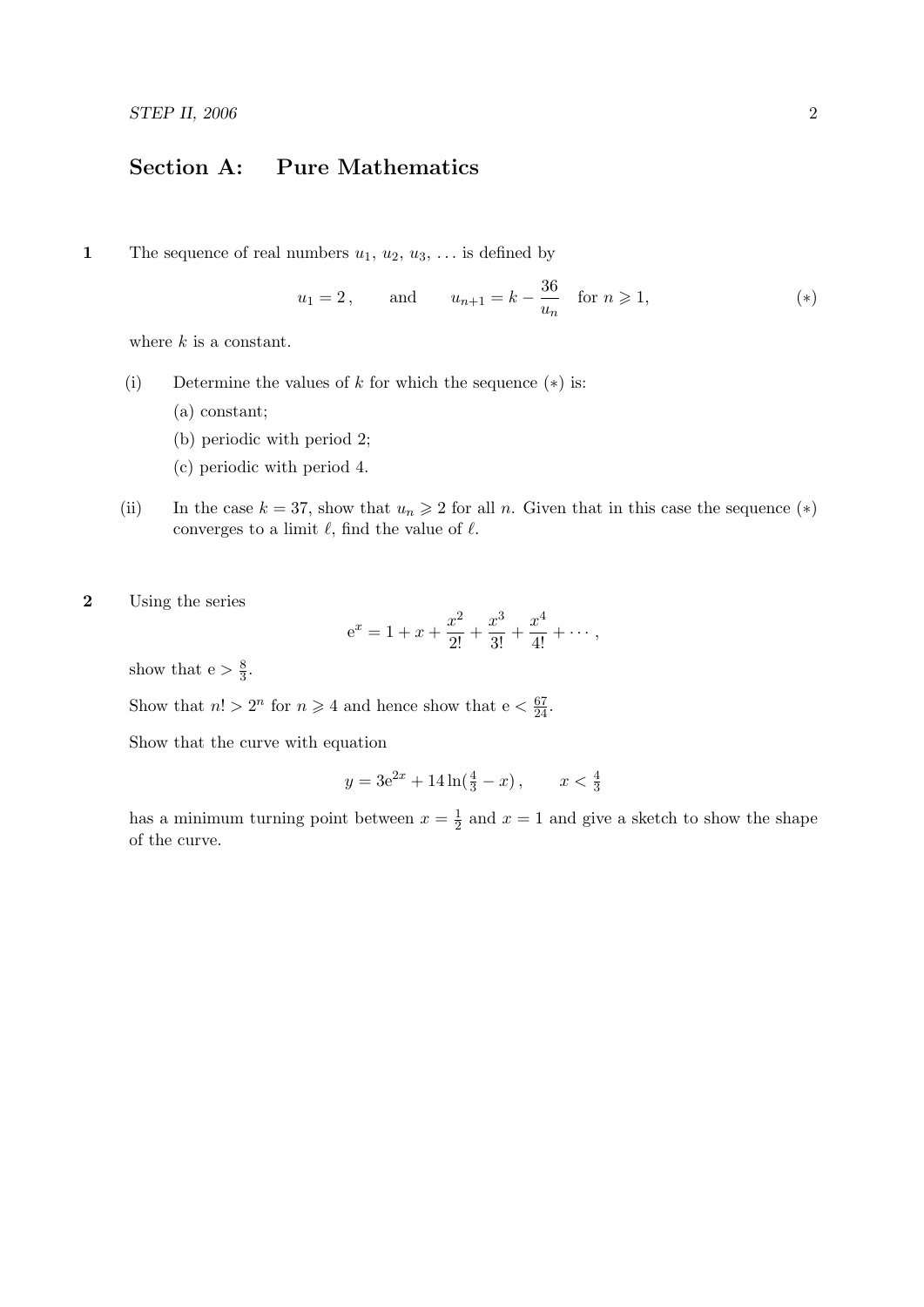3 (i) Show that 
$$
(5 + \sqrt{24})^4 + \frac{1}{(5 + \sqrt{24})^4}
$$
 is an integer.  
Show also that

Show also that

$$
0.1<\frac{1}{5+\sqrt{24}}<\frac{2}{19}<0.11\,.
$$

Hence determine, with clear reasoning, the value of  $(5 + \sqrt{24})^4$  correct to four decimal places.

- (ii) If N is an integer greater than 1, show that  $(N +$ √  $(\overline{N^2-1})^k$ , where k is a positive integer, differs from the integer nearest to it by less than  $(2N - \frac{1}{2})$  $(\frac{1}{2})^{-k}$ .
- 4 By making the substitution  $x = \pi t$ , show that

$$
\int_0^\pi x f(\sin x) dx = \frac{1}{2}\pi \int_0^\pi f(\sin x) dx,
$$

where  $f(\sin x)$  is a given function of  $\sin x$ .

Evaluate the following integrals:

(i) 
$$
\int_0^\pi \frac{x \sin x}{3 + \sin^2 x} dx;
$$

(ii) 
$$
\int_0^{2\pi} \frac{x \sin x}{3 + \sin^2 x} dx;
$$

(iii) 
$$
\int_0^\pi \frac{x |\sin 2x|}{3 + \sin^2 x} dx.
$$

- 5 The notation  $|x|$  denotes the greatest integer less than or equal to the real number x. Thus, for example,  $[\pi] = 3$ ,  $[18] = 18$  and  $[-4.2] = -5$ .
	- (i) Two curves are given by  $y = x^2 + 3x 1$  and  $y = x^2 + 3|x| 1$ . Sketch the curves, for  $1 \leqslant x \leqslant 3$ , on the same axes. Find the area between the two curves for  $1 \leq x \leq n$ , where *n* is a positive integer.
	- (ii) Two curves are given by  $y = x^2 + 3x 1$  and  $y = |x|^2 + 3|x| 1$ . Sketch the curves, for  $1 \leqslant x \leqslant 3$ , on the same axes. Show that the area between the two curves for  $1 \leq x \leq n$ , where *n* is a positive integer, is

$$
\frac{1}{6}(n-1)(3n+11).
$$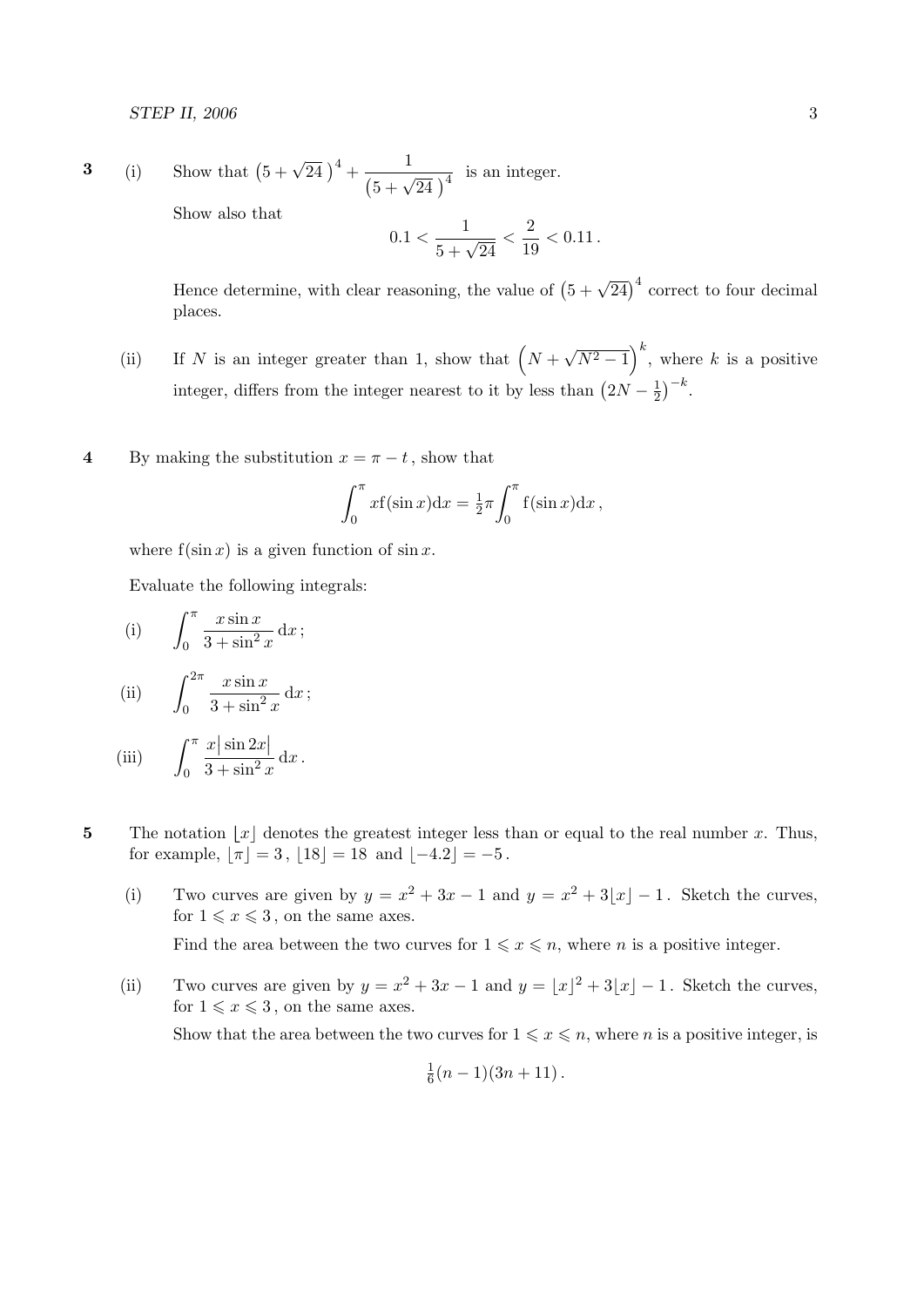6 By considering a suitable scalar product, prove that

$$
(ax + by + cz)^2 \leq (a^2 + b^2 + c^2)(x^2 + y^2 + z^2)
$$

for any real numbers a, b, c, x, y and z. Deduce a necessary and sufficient condition on a, b, c, x, y and z for the following equation to hold:

$$
(ax + by + cz)2 = (a2 + b2 + c2)(x2 + y2 + z2).
$$

- (i) Show that  $(x+2y+2z)^2 \leq 9(x^2+y^2+z^2)$  for all real numbers x, y and z.
- (ii) Find real numbers  $p, q$  and  $r$  that satisfy both

$$
p^2 + 4q^2 + 9r^2 = 729 \text{ and } 8p + 8q + 3r = 243.
$$

7 An ellipse has equation  $\frac{x^2}{2}$  $rac{x^2}{a^2} + \frac{y^2}{b^2}$  $\frac{b^2}{b^2} = 1$ . Show that the equation of the tangent at the point  $(a \cos \alpha, b \sin \alpha)$  is

$$
y = -\frac{b \cot \alpha}{a} x + b \csc \alpha.
$$

The point A has coordinates  $(-a, -b)$ , where a and b are positive. The point E has coordinates  $(-a, 0)$  and the point P has coordinates  $(a, kb)$ , where  $0 < k < 1$ . The line through E parallel to AP meets the line  $y = b$  at the point Q. Show that the line PQ is tangent to the above ellipse at the point given by  $tan(\alpha/2) = k$ .

Determine by means of sketches, or otherwise, whether this result holds also for  $k = 0$  and  $k=1$ .

8 Show that the line through the points with position vectors  $x$  and  $y$  has equation

$$
\mathbf{r} = (1 - \alpha)\mathbf{x} + \alpha\mathbf{y},
$$

where  $\alpha$  is a scalar parameter.

The sides OA and CB of a trapezium OABC are parallel, and  $OA > CB$ . The point E on OA is such that  $OE : EA = 1:2$ , and F is the midpoint of CB. The point D is the intersection of OC produced and AB produced; the point G is the intersection of  $OB$  and  $EF$ ; and the point H is the intersection of DG produced and  $OA$ . Let **a** and **c** be the position vectors of the points  $A$  and  $C$ , respectively, with respect to the origin  $O$ .

- (i) Show that B has position vector  $\lambda \mathbf{a} + \mathbf{c}$  for some scalar parameter  $\lambda$ .
- (ii) Find, in terms of **a**, **c** and  $\lambda$  only, the position vectors of D, E, F, G and H. Determine the ratio OH : HA.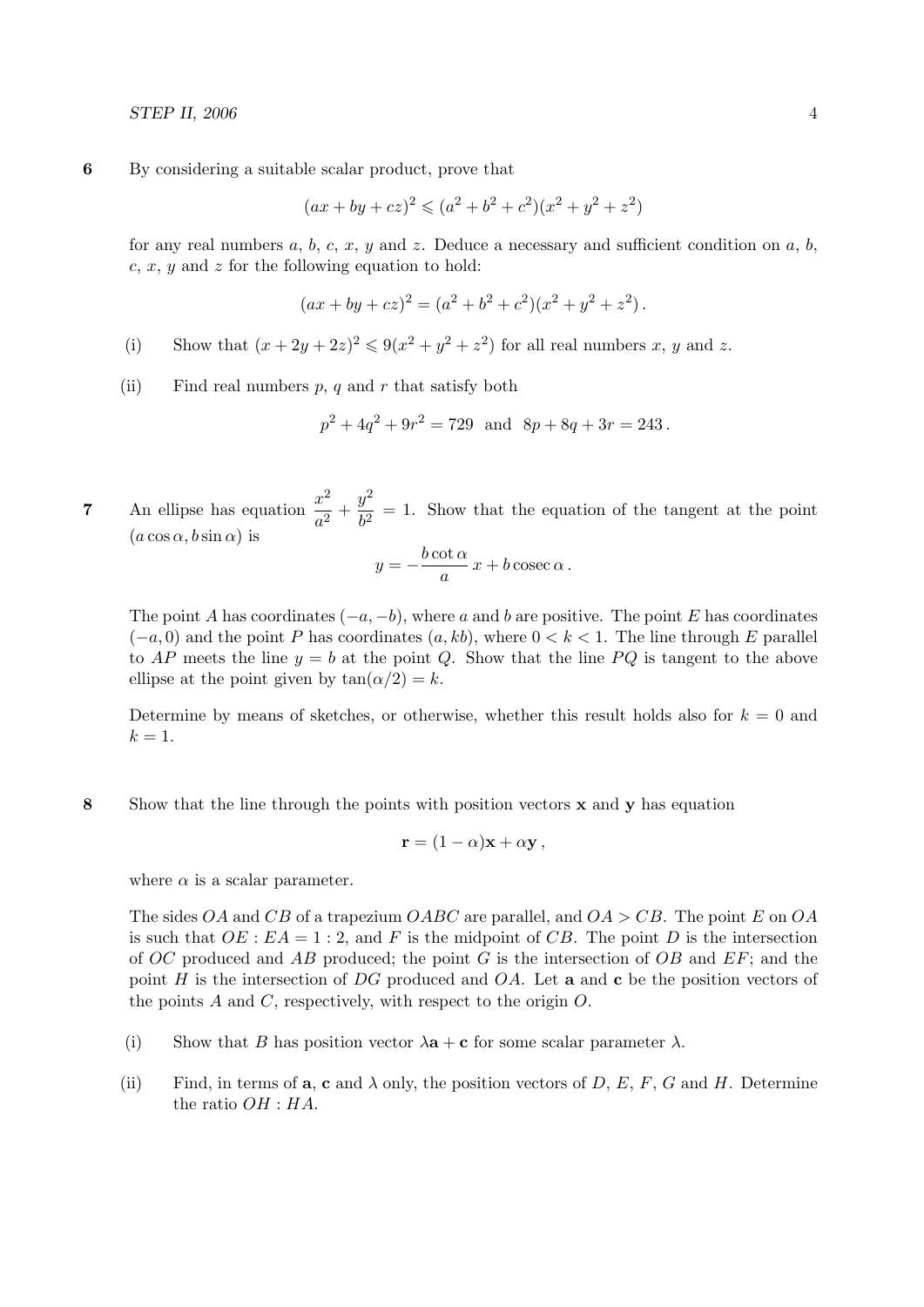## Section B: Mechanics

9 A painter of weight kW uses a ladder to reach the guttering on the outside wall of a house. The wall is vertical and the ground is horizontal. The ladder is modelled as a uniform rod of weight W and length 6a.

The ladder is not long enough, so the painter stands the ladder on a uniform table. The table has weight 2W and a square top of side  $\frac{1}{2}a$  with a leg of length a at each corner. The foot of the ladder is at the centre of the table top and the ladder is inclined at an angle arctan 2 to the horizontal. The edge of the table nearest the wall is parallel to the wall.

The coefficient of friction between the foot of the ladder and the table top is  $\frac{1}{2}$ . The contact between the ladder and the wall is sufficiently smooth for the effects of friction to be ignored.

- (i) Show that, if the legs of the table are fixed to the ground, the ladder does not slip on the table however high the painter stands on the ladder.
- (ii) It is given that  $k = 9$  and that the coefficient of friction between each table leg and the ground is  $\frac{1}{3}$ . If the legs of the table are not fixed to the ground, so that the table can tilt or slip, determine which occurs first when the painter slowly climbs the ladder.

[Note: arctan 2 is another notation for tan−<sup>1</sup> 2.]

- 10 Three particles, A, B and C, of masses m, km and 3m respectively, are initially at rest lying in a straight line on a smooth horizontal surface. Then  $A$  is projected towards  $B$  at speed  $u$ . After the collision, B collides with C. The coefficient of restitution between A and B is  $\frac{1}{2}$  and the coefficient of restitution between B and C is  $\frac{1}{4}$ .
	- (i) Find the range of values of k for which  $A$  and  $B$  collide for a second time.
	- (ii) Given that  $k = 1$  and that B and C are initially a distance d apart, show that the time that elapses between the two collisions of A and B is  $\frac{60d}{12}$  $\frac{36a}{13u}$ .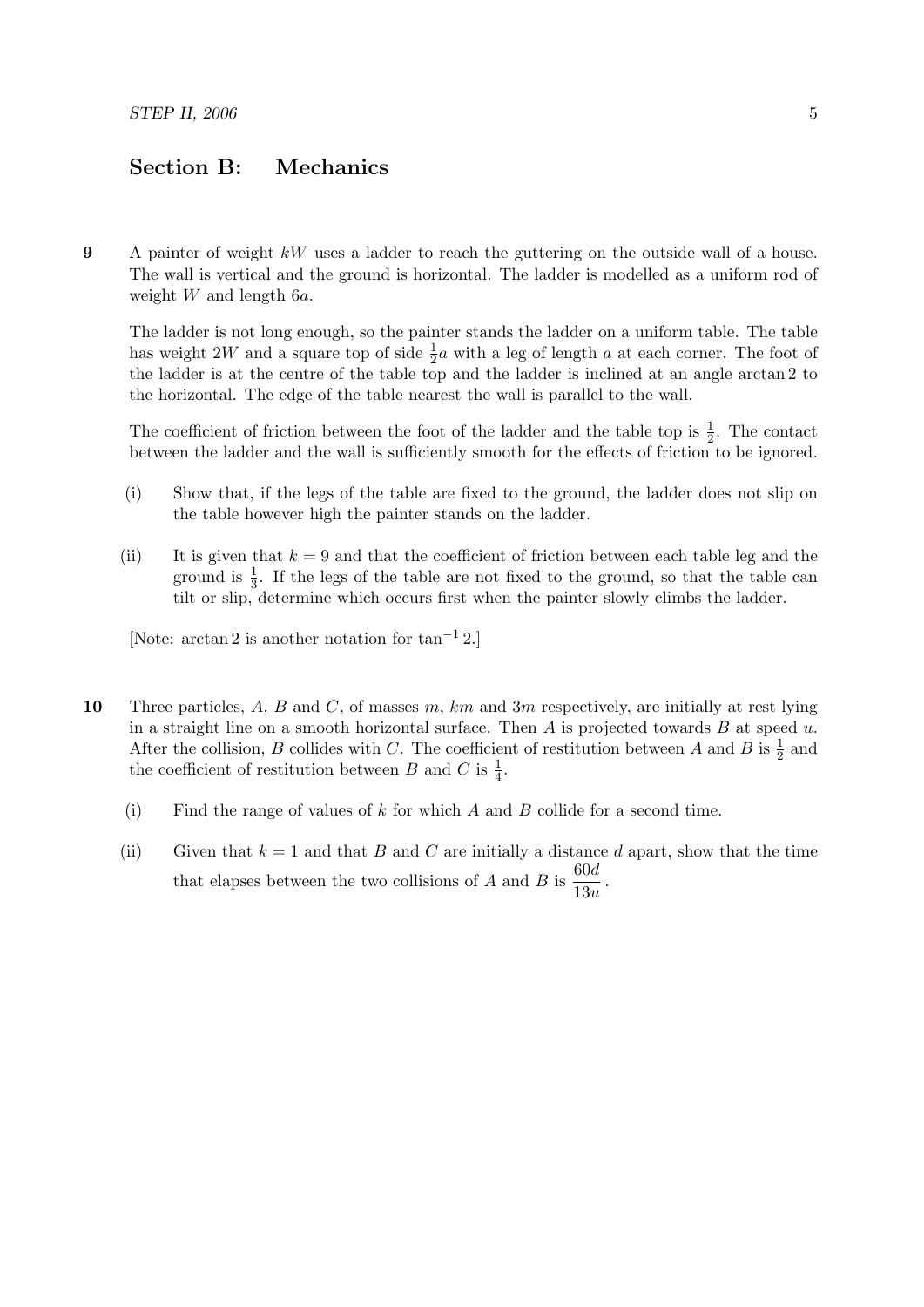## $STEP$  II, 2006 6

- 11 A projectile of unit mass is fired in a northerly direction from a point on a horizontal plain at speed u and an angle  $\theta$  above the horizontal. It lands at a point A on the plain. In flight, the projectile experiences two forces: gravity, of magnitude g; and a horizontal force of constant magnitude  $f$  due to a wind blowing from North to South. Derive an expression, in terms of u, g, f and  $\theta$  for the distance OA.
	- (i) Determine the angle  $\alpha$  such that, for all  $\theta > \alpha$ , the wind starts to blow the projectile back towards O before it lands at A.
	- (ii) An identical projectile, which experiences the same forces, is fired from  $O$  in a northerly direction at speed u and angle  $45°$  above the horizontal and lands at a point B on the plain. Given that  $\theta$  is chosen to maximise  $OA$ , show that

$$
\frac{OB}{OA} = \frac{g - f}{\sqrt{g^2 + f^2} - f} .
$$

Describe carefully the motion of the second projectile when  $f = g$ .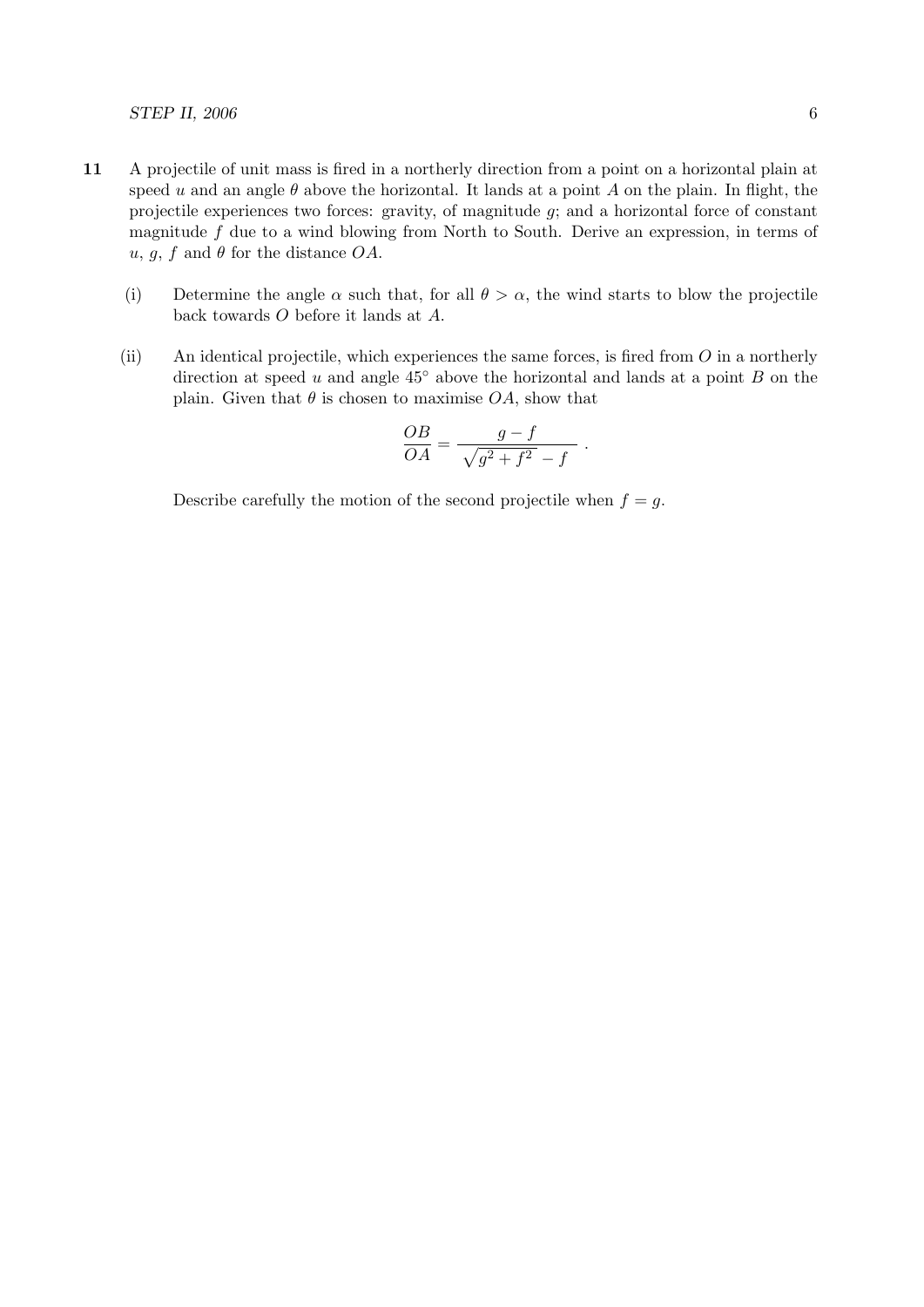## Section C: Probability and Statistics

- 12 A cricket team has only three bowlers, Arthur, Betty and Cuba, each of whom bowls 30 balls in any match. Past performance reveals that, on average, Arthur takes one wicket for every 36 balls bowled, Betty takes one wicket for every 25 balls bowled, and Cuba takes one wicket for every 41 balls bowled.
	- (i) In one match, the team took exactly one wicket, but the name of the bowler was not recorded. Using a binomial model, find the probability that Arthur was the bowler.
	- (ii) Show that the average number of wickets taken by the team in a match is approximately 3. Give with brief justification a suitable model for the number of wickets taken by the team in a match and show that the probability of the team taking at least five wickets in a given match is approximately  $\frac{1}{5}$ .

[You may use the approximation  $e^3 = 20$ .]

13 I know that ice-creams come in n different sizes, but I don't know what the sizes are. I am offered one of each in succession, in random order. I am certainly going to choose one — the bigger the better — but I am not allowed more than one. My strategy is to reject the first ice-cream I am offered and choose the first one thereafter that is bigger than the first one I was offered; if the first ice-cream offered is in fact the biggest one, then I have to put up with the last one, however small.

Let  $P_n(k)$  be the probability that I choose the kth biggest ice-cream, where  $k = 1$  is the biggest and  $k = n$  is the smallest.

- (i) Show that  $P_4(1) = \frac{11}{24}$  and find  $P_4(2)$ ,  $P_4(3)$  and  $P_4(4)$ .
- (ii) Find an expression for  $P_n(1)$ .